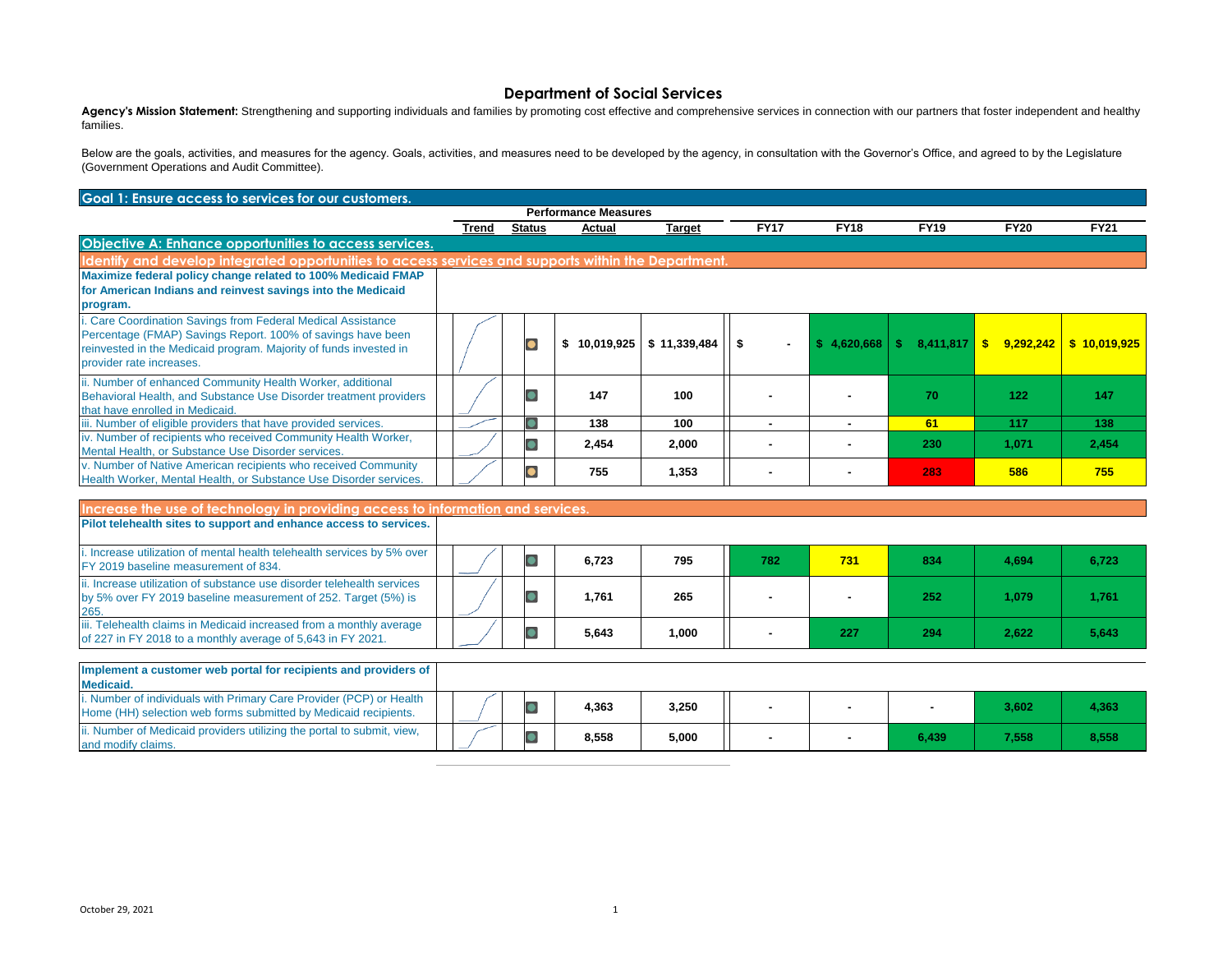| <b>Performance Measures</b>                                                                                                 |              |               |          |               |                |                |             |             |             |  |  |  |
|-----------------------------------------------------------------------------------------------------------------------------|--------------|---------------|----------|---------------|----------------|----------------|-------------|-------------|-------------|--|--|--|
|                                                                                                                             | <b>Trend</b> | <b>Status</b> | Actual   | <b>Target</b> | <b>FY17</b>    | <b>FY18</b>    | <b>FY19</b> | <b>FY20</b> | <b>FY21</b> |  |  |  |
| Enhance the Department's website and develop relevant                                                                       |              |               |          |               |                |                |             |             |             |  |  |  |
| decision support tools that better assist customers in accessing                                                            |              |               |          |               |                |                |             |             |             |  |  |  |
| appropriate services.                                                                                                       |              |               |          |               |                |                |             |             |             |  |  |  |
| i. The DSS website and intranet has been redesigned, adopting a                                                             |              | $\bullet$     | $\sim$   |               |                |                |             |             |             |  |  |  |
| clean, simple, and modern style.                                                                                            |              |               |          |               |                |                |             |             |             |  |  |  |
| ii. Increased number of DSS website users by 6.94% from FY 2020 to                                                          |              | $\bullet$     | 50.460   |               |                |                |             | 47.184      | 50,460      |  |  |  |
| FY 2021.                                                                                                                    |              |               |          |               |                |                |             |             |             |  |  |  |
| iii. Increased number of sessions per user by 36.83% from FY 2020                                                           |              | $\bullet$     | 2.45     |               |                |                |             | 1.79        | 2.45        |  |  |  |
| to FY 2021.                                                                                                                 |              |               |          |               |                |                |             |             |             |  |  |  |
| iv. Increased average session duration viewing of DSS website by 2<br>minutes 22 seconds (109.02%) from FY 2020 to FY 2021. |              |               | 00:04:33 |               |                |                |             | 00:02:11    | 00:04:33    |  |  |  |
| v. Increased pageviews by 171.70% from FY 2020 to FY 2021.                                                                  |              |               | 560,318  |               | ÷              | $\blacksquare$ |             | 206,224     | 560,318     |  |  |  |
|                                                                                                                             |              |               |          |               |                |                |             |             |             |  |  |  |
| Implement Digital foster adoptive family training statewide to                                                              |              |               |          |               |                |                |             |             |             |  |  |  |
| improve access for prospective foster adoptive parents.                                                                     |              |               |          |               |                |                |             |             |             |  |  |  |
| . Number of newly licensed foster families                                                                                  |              |               | 163      | 207           | 192            | 194            | 204         | 238         | 163         |  |  |  |
|                                                                                                                             |              |               |          |               |                |                |             |             |             |  |  |  |
| Enhance transparency by making information available to                                                                     |              |               |          |               |                |                |             |             |             |  |  |  |
| parents and consumers more accessible.                                                                                      |              |               |          |               |                |                |             |             |             |  |  |  |
| . Placed child care, behavioral health, and child protection licensing                                                      |              |               |          |               |                |                |             |             |             |  |  |  |
| and accreditation reports and related information online.                                                                   |              | $\bullet$     |          |               |                |                |             |             |             |  |  |  |
|                                                                                                                             |              |               |          |               |                |                |             |             |             |  |  |  |
| <b>Access to Healthcare.</b>                                                                                                |              |               |          |               |                |                |             |             |             |  |  |  |
| The Consumer Assessment of Healthcare Providers and                                                                         |              |               |          |               |                |                |             |             |             |  |  |  |
| <b>Systems (CAHPS) Survey by the Centers for Medicare and</b>                                                               |              |               |          |               |                |                |             |             |             |  |  |  |
| Medicaid Services indicates SD exceeds the national average for                                                             |              |               |          |               |                |                |             |             |             |  |  |  |
| children across two key measures of access. SD meets or                                                                     |              |               |          |               |                |                |             |             |             |  |  |  |
| exceeds the national average for adults across three key                                                                    |              |               |          |               |                |                |             |             |             |  |  |  |
| measures of access.                                                                                                         |              |               |          |               |                |                |             |             |             |  |  |  |
| Children got appointments with specialists as soon as needed.                                                               |              |               | 76%      | 80%           | $\sim$         | 87%            | 83%         | <b>77%</b>  | 76%         |  |  |  |
| ii. Adults got appointments with specialists as soon as needed.                                                             |              |               | 85%      | 79%           | $\sim$         |                | 81%         | 79%         | 85%         |  |  |  |
| iii. Easy for children to get needed care, tests, or treatment.                                                             |              |               | 87%      | 91%           |                | 87%            | 90%         | 86%         | 87%         |  |  |  |
| iv. Easy for adults to get needed care, tests, or treatment.                                                                |              |               | 85%      | 86%           | $\overline{a}$ | $\blacksquare$ | 81%         | 83%         | 85%         |  |  |  |
| v. Children got routine appointment at doctor's office or clinic as soon                                                    |              |               |          |               |                |                |             |             |             |  |  |  |
| as needed.                                                                                                                  |              | $\bullet$     | 87%      | 88%           |                | 88%            | 90%         | 90%         | 87%         |  |  |  |
| vi. Adults got routine appointment at doctor's office or clinic as soon                                                     |              |               |          |               |                |                |             |             |             |  |  |  |
| as needed.                                                                                                                  |              | $\bullet$     | 81%      | 80%           |                |                | 75%         | <b>78%</b>  | 81%         |  |  |  |
| vii. Children got urgent care for illness, injury or condition as soon as                                                   |              | o             | 91%      | 91%           |                |                |             |             |             |  |  |  |
| needed.                                                                                                                     |              |               |          |               |                | 90%            | 92%         | 95%         | 91%         |  |  |  |
| viii. Adults got urgent care for illness, injury or condition as soon as                                                    |              |               | 80%      | 85%           |                |                | 82%         | 90%         | 80%         |  |  |  |
| needed.                                                                                                                     |              |               |          |               |                |                |             |             |             |  |  |  |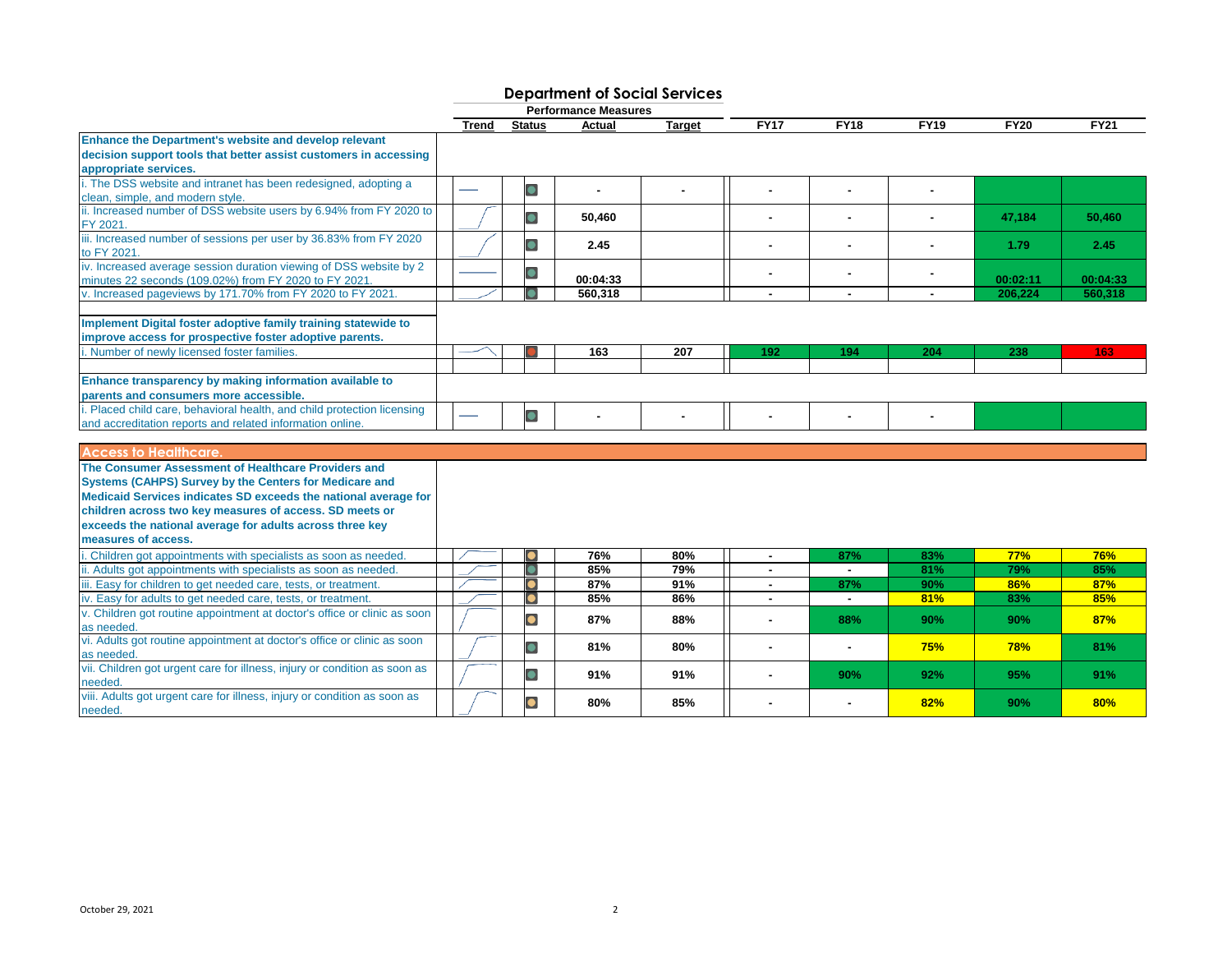| <b>Department of Social Services</b><br><b>Performance Measures</b>                                                                                                                                      |       |                         |               |               |                 |      |             |                |             |  |  |  |
|----------------------------------------------------------------------------------------------------------------------------------------------------------------------------------------------------------|-------|-------------------------|---------------|---------------|-----------------|------|-------------|----------------|-------------|--|--|--|
|                                                                                                                                                                                                          | Trend | <b>Status</b>           | <b>Actual</b> | <b>Target</b> | <b>FY17</b>     | FY18 | <b>FY19</b> | <b>FY20</b>    | <b>FY21</b> |  |  |  |
| Objective B: Services and programs are needs driven, customer responsive and culturally relevant                                                                                                         |       |                         |               |               |                 |      |             |                |             |  |  |  |
| Implement Dialectical Behavior Therapy (DBT) with fidelity to the<br>evidence-based model.                                                                                                               |       |                         |               |               |                 |      |             |                |             |  |  |  |
| . Provide annual trainings and consultations to support clinicians and<br>supervisor competency and skills in the evidence-based curriculums.<br>Number of trainings funded by DBH.                      |       | $\Box$                  | 4             | 4             | 3 <sup>2</sup>  | 4    | 6           | $\overline{4}$ | 4           |  |  |  |
| ii. Maintain or increase the number of total teams trained to provide<br>DBT services in the community, HSC, and correctional behavioral<br>health settings. Total number of DBT teams trained           |       | $\bullet$               | 15            | 8             | 8               | 11   | 15          | 15             | 15          |  |  |  |
| iii. Maintain or increase the total number of individuals trained in the<br>state to provide DBT services to publicly funded individuals. Number<br>of individuals trained each year.                    |       | $\bullet$               | 129           | 101           | 102             | 133  | 224         | 101            | 129         |  |  |  |
| iv. Maintain the number of individuals trained at HSC to provide DBT<br>services. Number of individuals trained each year.                                                                               |       | $\bullet$               | 18            | 18            | 32 <sub>1</sub> | 36   | 29          | 18             | 18          |  |  |  |
| Clients and other stakeholders experience timely and convenient                                                                                                                                          |       |                         |               |               |                 |      |             |                |             |  |  |  |
| access to services.<br>. Percentage of stakeholders surveyed that reported the location of<br>behavioral health services was convenient for their clients.                                               |       | O                       | 88%           | 90%           | ä,              | 82%  | 85%         | 89%            | 88%         |  |  |  |
| ii. Percentage of stakeholders surveyed that reported behavioral<br>health services were available at times convenient for clients.                                                                      |       | O                       | 80%           | 90%           | $\sim$          | 82%  | 80%         | 84%            | 80%         |  |  |  |
| iii. Percentage of adult clients served in substance use disorder<br>services who reported ease and convenience when accessing<br>services.                                                              |       | $\bullet$               | 94%           | 90%           | 90%             | 92%  | 92%         | 93%            | 94%         |  |  |  |
| iv. Percentage of youth clients who reported ease and convenience<br>when accessing substance use disorder services.                                                                                     |       | $\overline{\mathbf{O}}$ | 88%           | 90%           | ä,              | 80%  | 81%         | 85%            | 88%         |  |  |  |
| v. Percentage of adult clients served in mental health services who<br>reported ease and convenience when accessing services, exceeding<br>the national average of 89%.                                  |       | $\bullet$               | 96%           | 90%           | 94%             | 96%  | 96%         | 96%            | 96%         |  |  |  |
| vi. Percentage of youth clients who reported ease and convenience<br>when accessing mental health services.                                                                                              |       |                         | 95%           | 90%           | $\overline{a}$  | 95%  | 92%         | 95%            | 95%         |  |  |  |
| Implement evidence-based model for individuals with<br>methamphetamine substance use disorders in need of intensive-<br>long-term treatment services.                                                    |       |                         |               |               |                 |      |             |                |             |  |  |  |
| i. Increase utilization of Intensive Methamphetamine Treatment<br>Services for individuals with a methamphetamine use disorder.<br>Number of clients served in IMT services.                             |       | $\bullet$               | 394           | 250           | 152             | 143  | 250         | 389            | 394         |  |  |  |
| ii. Provide trainings and consultations to support clinicians and<br>supervisor competency and skills in the evidence-based curriculums.<br>Number of training opportunities and consultations provided. |       | $\bullet$               | 28            | $\mathbf{2}$  |                 | 3    | 12          | 17             | 28          |  |  |  |
| iii. Monitor the percentage of clients served that report they have the<br>motivation to not use substances at discharge.                                                                                |       |                         | 87%           | 84%           | 81%             | 74%  | 92%         | 88%            | 87%         |  |  |  |
| iv. Monitor the percentage of clients served that report they have the<br>ability to control their substance use at discharge.                                                                           |       | $\bullet$               | 96%           | 96%           | 92%             | 96%  | 100%        | 94%            | 96%         |  |  |  |
| v. South Dakota successful discharge rate for IMT services is 10%<br>higher than the national average (30%) for substance use treatment<br>services.                                                     |       |                         | 40%           | 30%           |                 | 41%  | 31%         | 35%            | 40%         |  |  |  |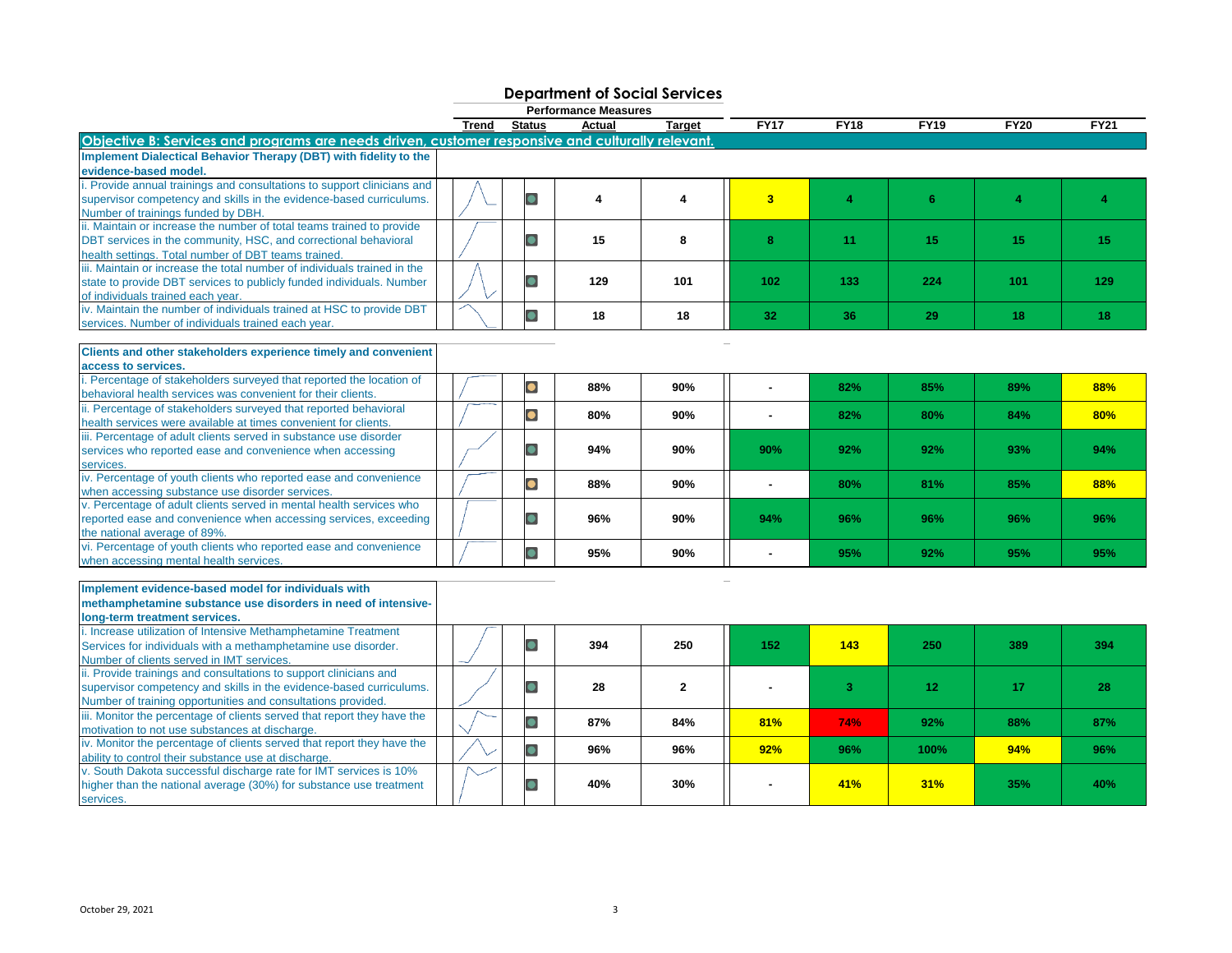|                                                                                                                                                                                                       | <b>Performance Measures</b> |               |        |               |             |             |             |             |             |  |  |
|-------------------------------------------------------------------------------------------------------------------------------------------------------------------------------------------------------|-----------------------------|---------------|--------|---------------|-------------|-------------|-------------|-------------|-------------|--|--|
|                                                                                                                                                                                                       | Trend                       | <b>Status</b> | Actual | <b>Target</b> | <b>FY17</b> | <b>FY18</b> | <b>FY19</b> | <b>FY20</b> | <b>FY21</b> |  |  |
| <b>Support Community Behavioral Health Centers implementing</b><br>and/or utilizing Zero Suicide approach and support other suicide<br>prevention efforts.                                            |                             |               |        |               |             |             |             |             |             |  |  |
| . Increase the average monthly number of unique users who visit the<br>SD Suicide Prevention website. Target is 4,638 by 2025.                                                                        |                             |               | 2,291  | 4,638         |             | 1.964       | 2,178       | 1,798       | 2,291       |  |  |
| ii. Maintain or increase the number of agencies that have been<br>trained to implement the Zero Suicide approach. Total number of<br>agencies, including HSC, implementing the Zero Suicide approach. |                             |               | 21     | 15            | -15         | 17          | 20          | 21          | 21          |  |  |
| iii. Increase the number of annual gatekeeper trainings funded.<br><b>Target is 71 by 2025.</b>                                                                                                       |                             |               | 29     | 71            |             |             |             | 56          | 29          |  |  |
| iv. Increase the number of individuals trained. Target is to train 1,367<br>individuals annually by 2025.                                                                                             |                             |               | 637    | 1,367         |             |             |             | 767         | 637         |  |  |
| v. Increase the number of calls from South Dakotans to the National<br>Suicide Prevention Lifeline. Target is 4,661 calls by 2025. FY 2018 is<br>a partial year (started January of FY 2018).         |                             |               | 3,437  | 4,661         |             | 787         | 3,343       | 3,868       | 3,437       |  |  |

**Agency comments regarding the accomplishment of Goal 1:** 

### **Goal 2. Promote and support the health, wellbeing and safety of our customers.**

|                                                                     | Trend | <b>Status</b> | Actual | <b>Target</b> | <b>FY17</b> | <b>FY18</b> | <b>FY19</b> | <b>FY20</b> | <b>FY21</b> |
|---------------------------------------------------------------------|-------|---------------|--------|---------------|-------------|-------------|-------------|-------------|-------------|
| Objective A: Reduce risk factors and enhance protective capacities. |       |               |        |               |             |             |             |             |             |
| Implement Screening, Brief Intervention and Referral for            |       |               |        |               |             |             |             |             |             |
| Treatment (SBIRT) model in targeted primary care clinics across     |       |               |        |               |             |             |             |             |             |
| the state and monitor effectiveness of the model.                   |       |               |        |               |             |             |             |             |             |
| i. Maintain or increase the number of primary care clinics          |       |               |        |               |             |             |             |             |             |
| implementing the SBIRT process.                                     |       |               |        |               |             |             |             |             |             |
| ii. Increase the number of individuals screened at primary clinics. |       |               | 6,633  | 11,775        | 425         | 6,036       | 11,775      | 12,462      | 6,633       |
| Number of individuals screened.                                     |       |               |        |               |             |             |             |             |             |
|                                                                     |       |               |        |               |             |             |             |             |             |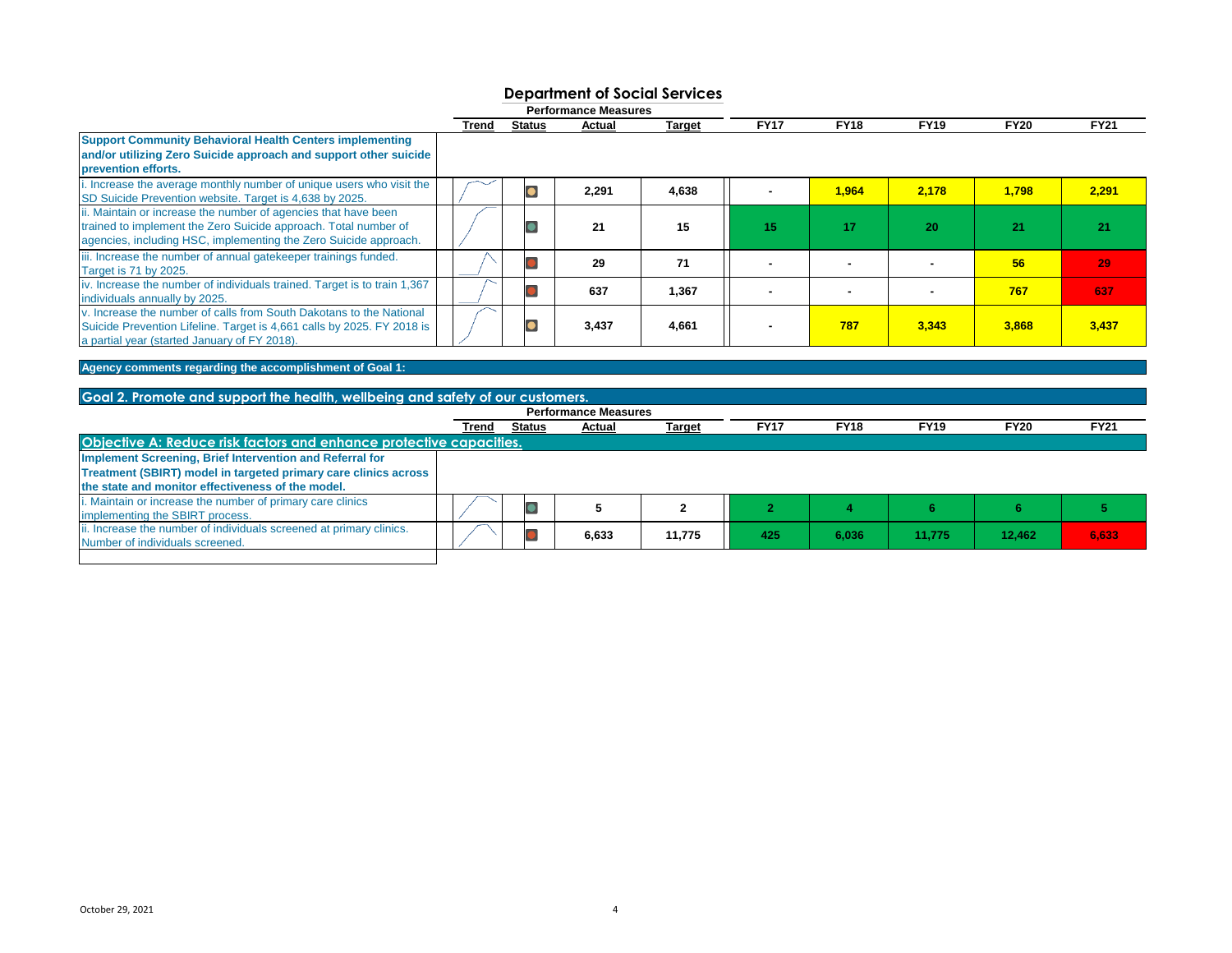|                                                                                                                                                                                                                                                                                                                                                   | Trend | <b>Status</b> | Actual | <b>Target</b> | <b>FY17</b> | <b>FY18</b> | <b>FY19</b> | <b>FY20</b> | <b>FY21</b> |
|---------------------------------------------------------------------------------------------------------------------------------------------------------------------------------------------------------------------------------------------------------------------------------------------------------------------------------------------------|-------|---------------|--------|---------------|-------------|-------------|-------------|-------------|-------------|
| Collaborate with DOH and other key stakeholders to develop a<br>statewide strategic plan to focus on addressing Opioid<br>use/misuse in South Dakota.                                                                                                                                                                                             |       |               |        |               |             |             |             |             |             |
| DBH provides prevention trainings to support competency and skills<br>in addressing Opioid use.                                                                                                                                                                                                                                                   |       |               | 3      | $\mathbf{2}$  |             |             |             |             |             |
| . DBH provides trainings to support competency and skills in<br>evidence-based services such as Medication Assisted Treatment<br>(MAT). FY 2018 is a partial year (started April of FY 2018).                                                                                                                                                     |       |               | я      | 5             |             |             | -6          |             |             |
| ii. Decrease the percentage of students who have taken a<br>prescription pain drug without a doctor's prescription or have taken a<br>prescription pain drug differently than how a doctor told them to use<br>t. Goal is to reduce by 2% by 2024 (target of 13.7%). Data collection<br>based on the most recent 2019 Youth Risk Behavior Survey. |       |               | 15.7%  | 13.7%         |             |             | 15.7%       |             |             |
| iv. Number of Medicaid recipients taking >90 Morphine Equivalent<br>Doses (MEDs) of Opioids (June 30 of each SFY). Cancer patients<br>excluded. Indian Health Service (IHS) data was added Q1 of 2020.                                                                                                                                            |       |               | 204    | 0             |             | 273         | 255         | 209         | 204         |
| v. Percent reduction in Medicaid utilizers. IHS data was added Q1 of<br>2020.                                                                                                                                                                                                                                                                     |       |               | $-12%$ | -5%           |             |             | $-18%$      | $-9%$       | $-12%$      |
| vi. Percent decrease of Opioid utilizing Medicaid members with 3+<br>pharmacies (poly-pharmacy shoppers). IHS data was added Q1 of<br>2020.                                                                                                                                                                                                       |       |               | $-2%$  | -5%           |             |             |             | $-9%$       | $-2\%$      |

### **Department of Social Services Performance Measures**

|                                                                                                                                                                                                                                                                                                                                            |       |        | <b>Performance Measures</b> |               |             |             |             |             |             |
|--------------------------------------------------------------------------------------------------------------------------------------------------------------------------------------------------------------------------------------------------------------------------------------------------------------------------------------------|-------|--------|-----------------------------|---------------|-------------|-------------|-------------|-------------|-------------|
|                                                                                                                                                                                                                                                                                                                                            | Trend | Status | Actual                      | <b>Target</b> | <b>FY17</b> | <b>FY18</b> | <b>FY19</b> | <b>FY20</b> | <b>FY21</b> |
| Identify and implement strategies to notify program recipients of<br>Medical, SNAP and TANF about wellness/prevention tips.                                                                                                                                                                                                                |       |        |                             |               |             |             |             |             |             |
| SDSU Extension partnership with Nebraska Extension to implement<br>a web-based learning platform for nutrition education and food<br>budgeting. Number of South Dakotans that accessed the web-based<br>lessons.                                                                                                                           |       |        | 389                         | 350           |             |             |             |             | 389         |
| ii. A pilot program provides families with activities and materials<br>designed to engage children and their families in wellness activities.<br>Number of families from Cheyenne River reservation that are<br>participating in the pilot program. (The pilot program required Tribal<br>approval and the program began August 21, 2021.) |       |        |                             | 60            |             |             |             |             |             |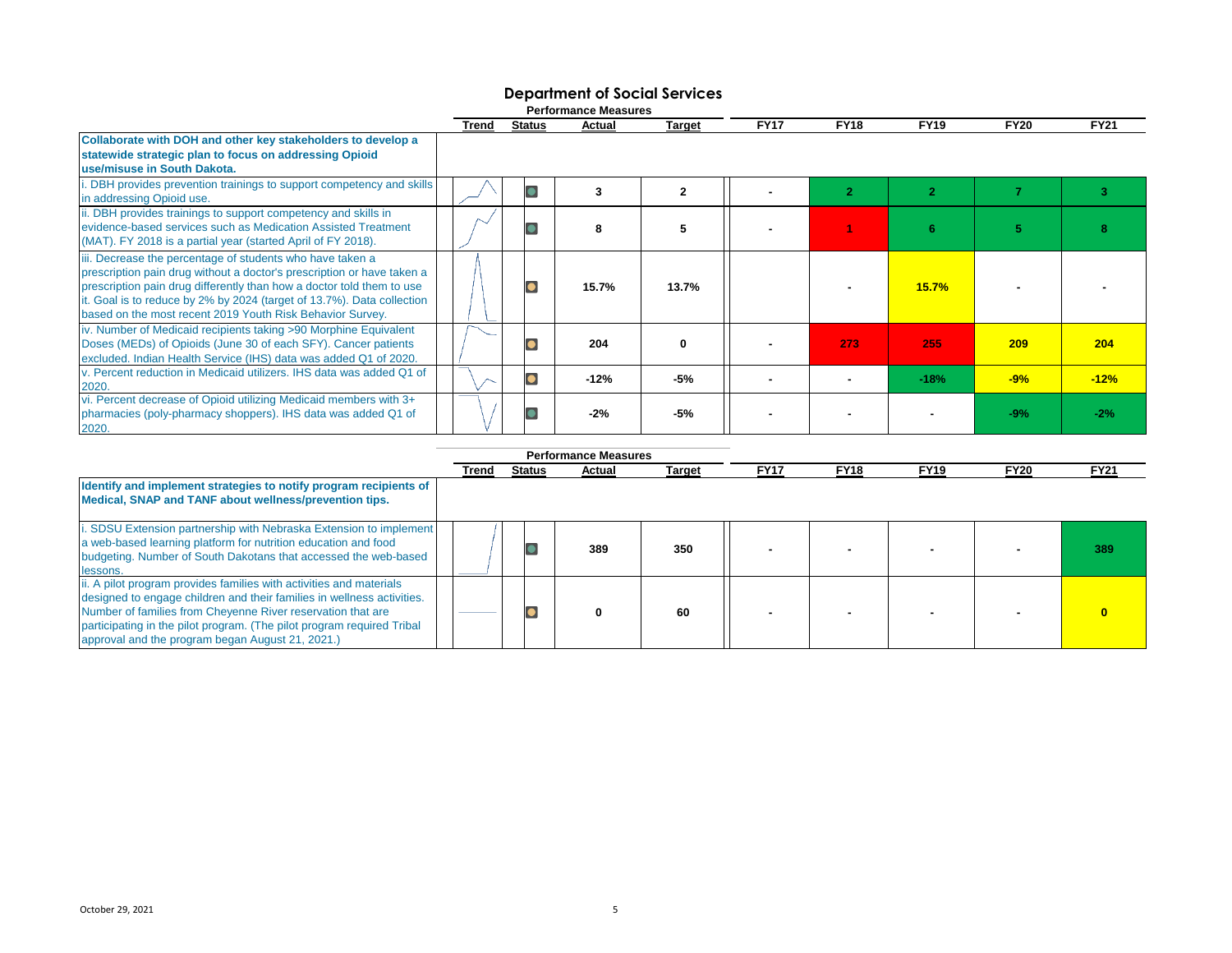|                                                                                                       |       |               | <b>Performance Measures</b> |                |             |             |             |             |             |
|-------------------------------------------------------------------------------------------------------|-------|---------------|-----------------------------|----------------|-------------|-------------|-------------|-------------|-------------|
|                                                                                                       | Trend | <b>Status</b> | Actual                      | <b>Target</b>  | <b>FY17</b> | <b>FY18</b> | <b>FY19</b> | <b>FY20</b> | <b>FY21</b> |
| Objective B: Protect individuals from abuse, neglect and exploitation.                                |       |               |                             |                |             |             |             |             |             |
| <b>Permanency and Safety for Children</b>                                                             |       |               |                             |                |             |             |             |             |             |
| Child Protection Services' goal is to reunify families whenever                                       |       |               |                             |                |             |             |             |             |             |
| possible.                                                                                             |       |               |                             |                |             |             |             |             |             |
| i. Results: Of children reunited, 71% were reunited within 12 months                                  |       |               |                             |                |             |             |             |             |             |
| of removal during SFY 2021. When that is not possible, we work to                                     |       |               | 71%                         | 70%            | <b>77%</b>  | 74%         | 75%         | 75%         | 71%         |
| establish guardianship or adoption to divert from foster care                                         |       |               |                             |                |             |             |             |             |             |
| placement.                                                                                            |       |               |                             |                |             |             |             |             |             |
| ii. During FFY 2020, 94% of caseworker visits happened where the                                      |       |               |                             |                |             |             |             |             |             |
| child resides - exceeding the federal requirement of 50% by 44%.                                      |       |               | 94%                         | 80%            | 96%         | 96%         | 95%         | 94%         |             |
| FFY 2021 data not available until December 2021.                                                      |       |               |                             |                |             |             |             |             |             |
|                                                                                                       |       |               |                             |                |             |             |             |             |             |
| Objective C: Provide effective services to individuals who have been abused, neglected and exploited. |       |               |                             |                |             |             |             |             |             |
| <b>Implement Permanency Round Tables statewide to expedite</b>                                        |       |               |                             |                |             |             |             |             |             |
| permanency for children in placement.                                                                 |       |               |                             |                |             |             |             |             |             |
| i. Implemented Permanency Round Tables in 6 of the 7 regions to                                       |       | lo            | 6                           | $\overline{7}$ | ٠           |             |             | 5           | 6           |
| expedite permanency for children in placement.                                                        |       |               |                             |                |             |             |             |             |             |
| <b>Permanency Outcomes.</b>                                                                           |       |               |                             |                |             |             |             |             |             |
| i. Number of reunifications.                                                                          |       |               | 518                         | 582            | 494         | 672         | 612         | 617         | 518         |
| ii. Percentage of outcomes being reunifications.                                                      |       |               | 49%                         | 54%            | 52%         | 57%         | 57%         | 55%         | 49%         |
| iii. Number of children placed for adoption.                                                          |       |               | 262                         | 203            | 176         | 195         | 178         | 204         | 262         |
| iv. Number of finalized adoptions.                                                                    |       |               | 227                         | 176            | 161         | 173         | 144         | 176         | 227         |
| v. Percentage of outcomes being adoptions.                                                            |       |               | 21%                         | 16%            | 17%         | <b>15%</b>  | 13%         | 16%         | 21%         |
| vi. Number of quardianships.                                                                          |       |               | 135                         | 118            | 111         | 104         | 125         | 116         | 135         |
| vii. Percentage of outcomes being guardianships.                                                      |       |               | 13%                         | 11%            | 12%         | 9%          | 11%         | 10%         | 13%         |
|                                                                                                       |       |               |                             |                |             |             |             |             |             |

**Agency comments regarding the accomplishment of Goal 2:**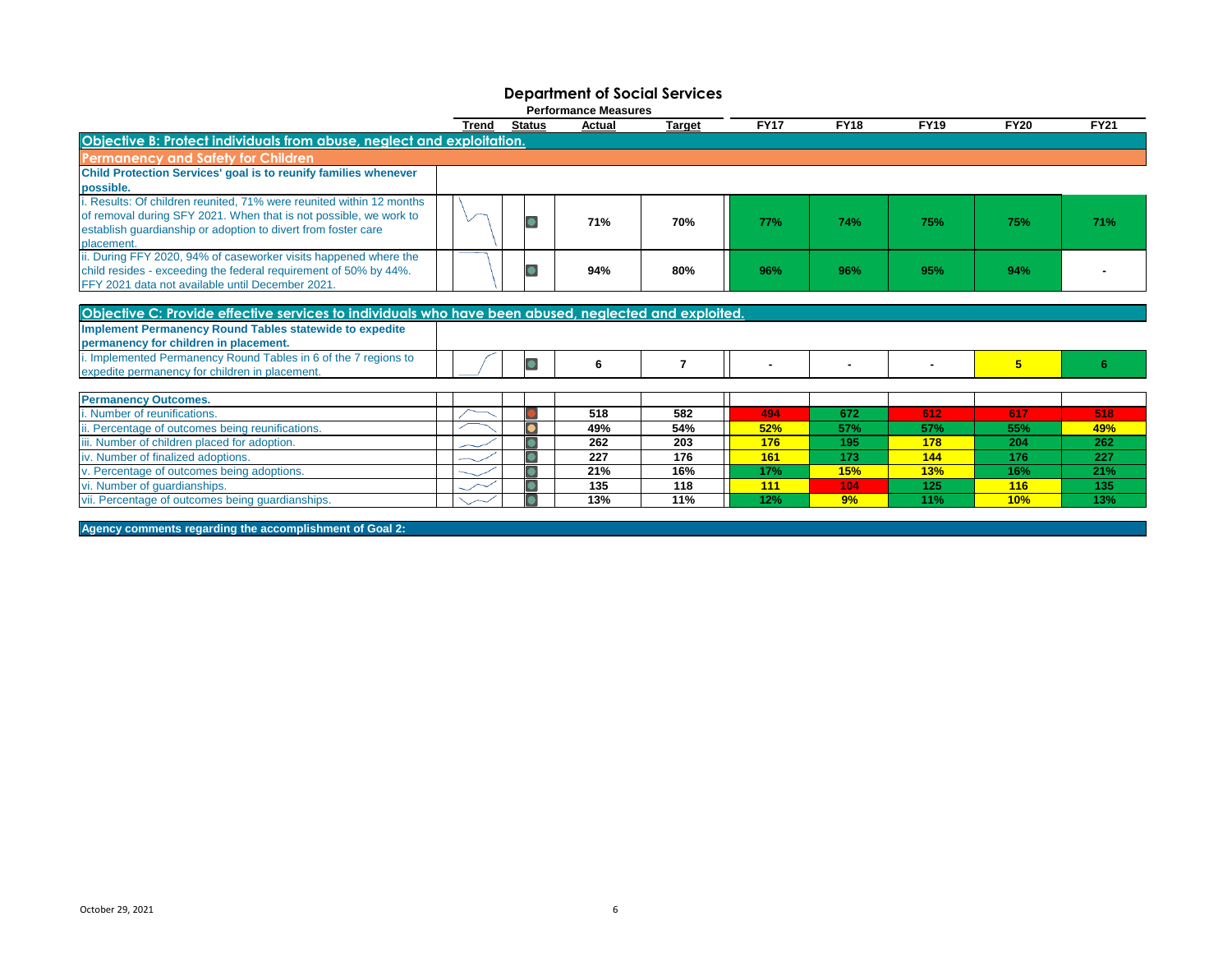| Goal 3. Foster partnerships to maximize resources for our customers.                                                                                                                                                                                                                                                                                                                                                                                                                                                                                                                                                      |       |               |                             |        |             |             |             |             |             |  |  |  |
|---------------------------------------------------------------------------------------------------------------------------------------------------------------------------------------------------------------------------------------------------------------------------------------------------------------------------------------------------------------------------------------------------------------------------------------------------------------------------------------------------------------------------------------------------------------------------------------------------------------------------|-------|---------------|-----------------------------|--------|-------------|-------------|-------------|-------------|-------------|--|--|--|
|                                                                                                                                                                                                                                                                                                                                                                                                                                                                                                                                                                                                                           |       |               | <b>Performance Measures</b> |        |             |             |             |             |             |  |  |  |
|                                                                                                                                                                                                                                                                                                                                                                                                                                                                                                                                                                                                                           | Trend | <b>Status</b> | Actual                      | Target | <b>FY17</b> | <b>FY18</b> | <b>FY19</b> | <b>FY20</b> | <b>FY21</b> |  |  |  |
| Objective A: Encourage and support partnerships to provide cost effective services.                                                                                                                                                                                                                                                                                                                                                                                                                                                                                                                                       |       |               |                             |        |             |             |             |             |             |  |  |  |
| <b>Implementation of Prenatal/Primary Care Innovation Grants.</b>                                                                                                                                                                                                                                                                                                                                                                                                                                                                                                                                                         |       |               |                             |        |             |             |             |             |             |  |  |  |
| Avera helps pregnant women in South Dakota diagnosed with<br>gestational diabetes by providing remote blood sugar monitoring,<br>specialized test strips and video visits with a diabetic educator.<br>Goal is to improve access to OB care and treatment of gestational<br>diabetes; reduce the number of c-sections, birth complications, and<br>infant/mother mortality; and increase rates of healthy birth weight<br>babies and the number of babies who are delivered at full term.<br>Between July 2020 - March 2021 Avera supported 142 women.                                                                    |       |               | 188                         | 150    |             |             |             | 49          | 188         |  |  |  |
| i. Center for Family Medicine provides patients with a birth<br>center/pregnancy health home approach to provide a full array of<br>prenatal and postnatal care. This project will also train family<br>medicine resident physicians in innovative, evidence-based prenatal<br>care models. Goal is to improve screening services for those with<br>increased risk for gestational diabetes and preeclampsia; and<br>decrease rates of prenatal hospitalization and c-section, pre-term<br>delivery, NICU stays, and other complications. Between July 2020 -<br>March 21 Center for Family Medicine supported 150 women. |       |               | 175                         | 150    |             |             |             | 36          | 175         |  |  |  |

## **Agency comments regarding the accomplishment of Goal 3:**

### **Goal 4. Support customers in achieving meaningful outcomes.**

|                                                                                                                                                                                        | <b>Performance Measures</b> |               |        |        |             |             |             |             |             |
|----------------------------------------------------------------------------------------------------------------------------------------------------------------------------------------|-----------------------------|---------------|--------|--------|-------------|-------------|-------------|-------------|-------------|
|                                                                                                                                                                                        | Trend                       | <b>Status</b> | Actual | Target | <b>FY17</b> | <b>FY18</b> | <b>FY19</b> | <b>FY20</b> | <b>FY21</b> |
| Objective A: Ensure the Department helps individuals and families achieve meaningful outcomes.                                                                                         |                             |               |        |        |             |             |             |             |             |
| <b>Connections to Work.</b>                                                                                                                                                            |                             |               |        |        |             |             |             |             |             |
| i. For participants who must meet work requirements for<br>Supplemental Nutrition Assistance (SNAP), percentage employed 30<br>days after starting job, the majority full-time.        |                             |               | 90%    | 94%    | 93%         | 93%         | 92%         | 94%         | 90%         |
| ii. For participants who much meet work requirements for Temporary<br>Assistance for Needy Families (TANF), percentage employed 30<br>days after starting job, the majority full-time. |                             |               | 83%    | 89%    | 89%         | 88%         | 85%         | 85%         | 83%         |
| iii. Community Based Adult Mental Health Services - Percentage of<br>clients who reported employment compared to national average<br>(target).                                         |                             |               | 34%    | 24%    | 26%         | 24%         | 24%         | 25%         | 34%         |
| iv. Community Based Adult Substance Use Disorder Treatment<br>Services - Percentage of clients who reported employment at<br>discharge compared to national average (target).          |                             |               | 26%    | 18%    | 34%         | 32%         | 29%         | 27%         | 26%         |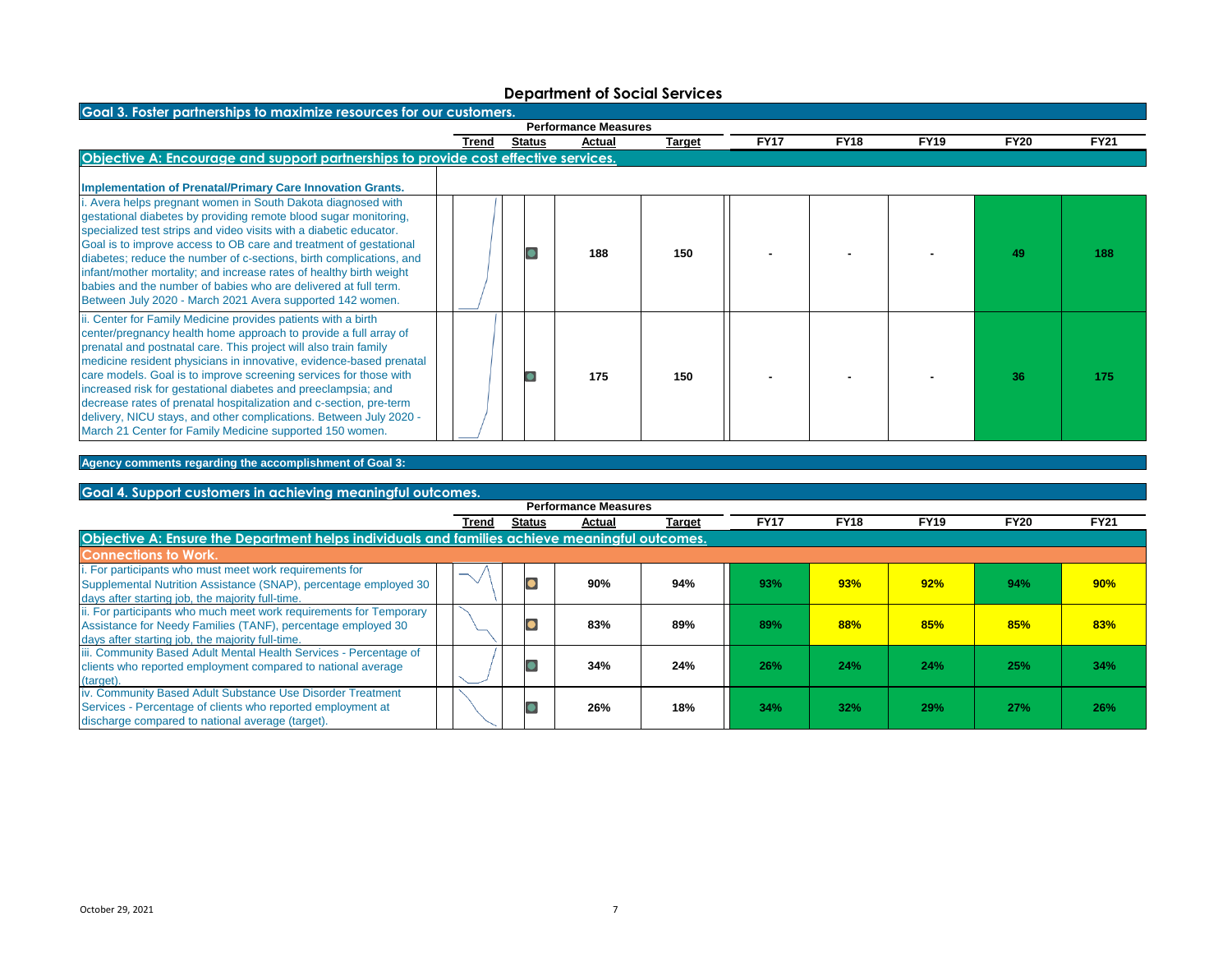| <b>Performance Measures</b>                                                                                                                                                                                                                                                                                                                                                                                                                                                                                                                                                                           |       |               |        |               |             |             |             |             |             |
|-------------------------------------------------------------------------------------------------------------------------------------------------------------------------------------------------------------------------------------------------------------------------------------------------------------------------------------------------------------------------------------------------------------------------------------------------------------------------------------------------------------------------------------------------------------------------------------------------------|-------|---------------|--------|---------------|-------------|-------------|-------------|-------------|-------------|
|                                                                                                                                                                                                                                                                                                                                                                                                                                                                                                                                                                                                       | Trend | <b>Status</b> | Actual | <b>Target</b> | <b>FY17</b> | <b>FY18</b> | <b>FY19</b> | <b>FY20</b> | <b>FY21</b> |
| <b>Caring for People in the Most Cost Effective Manner.</b>                                                                                                                                                                                                                                                                                                                                                                                                                                                                                                                                           |       |               |        |               |             |             |             |             |             |
| About 6,800 Medicaid recipients with high-cost chronic<br>conditions and risk factors participate in the Health Home<br>program. The goal of the program is to improve health outcomes<br>and avoid high-cost care and includes incentive-based payments<br>to high performing providers. Program has reached target for<br>participants with a person-centered care plan. Clinic visits<br>declined in CY 2020, potentially due to COVID-19, and the target<br>for participants who visited a primary care provider (PCP) in the<br>last six months was not met. The program led to \$6.9 million in |       |               |        |               |             |             |             |             |             |
| net cost avoidance in CY 2020.                                                                                                                                                                                                                                                                                                                                                                                                                                                                                                                                                                        |       |               |        |               |             |             |             |             |             |
| i. Health Home Program - Net cost avoidance in millions primarily due<br>to a reduction in avoidable inpatient admissions and emergency<br>department visits.                                                                                                                                                                                                                                                                                                                                                                                                                                         |       | $\bullet$     | \$6.9  | \$7.5         | \$5.6       | \$7.7       | \$7.3       | \$8.0       | \$6.9       |
| ii. Health Home recipients with an active person-centered care plan.                                                                                                                                                                                                                                                                                                                                                                                                                                                                                                                                  |       |               | 73%    | 70%           | 65%         | 63%         | 73%         | 75%         | 73%         |
| iii. Health Home recipients who visited a primary care provider in last<br>six months.                                                                                                                                                                                                                                                                                                                                                                                                                                                                                                                |       |               | 60%    | 80%           | 87%         | 85%         | 80%         | 80%         | 60%         |
| Money Follows the Person - Implemented in 2014. Provides<br>funding and supports to transition individuals from nursing<br>home or other institutional settings back to their homes and<br>communities.                                                                                                                                                                                                                                                                                                                                                                                               |       |               |        |               |             |             |             |             |             |
| i. Number of individuals who transitioned from nursing home or other<br>institutional settings back to their homes and communities.                                                                                                                                                                                                                                                                                                                                                                                                                                                                   |       |               | 24     | 35            | 45          | 34          | 22          | 24          |             |
| ii. Number of individuals remaining in the community - 365 days later.                                                                                                                                                                                                                                                                                                                                                                                                                                                                                                                                |       |               | 23     | 19            | 40          | 30          | 21          | 23          |             |
| <b>Geriatric Psychiatric Treatment - Clinicians from the Human</b><br>Services Center provided psychiatric review and consultation<br>services for 16 individuals.<br>ii. Percentage of individuals who did not require admission to HSC                                                                                                                                                                                                                                                                                                                                                              |       |               |        |               |             |             |             |             |             |
| due to psychiatric review and consultation services provided by<br>clinicians from the Humans Services Center.                                                                                                                                                                                                                                                                                                                                                                                                                                                                                        |       |               | 94%    | 80%           | 73%         | 82%         | 82%         | 84%         | 94%         |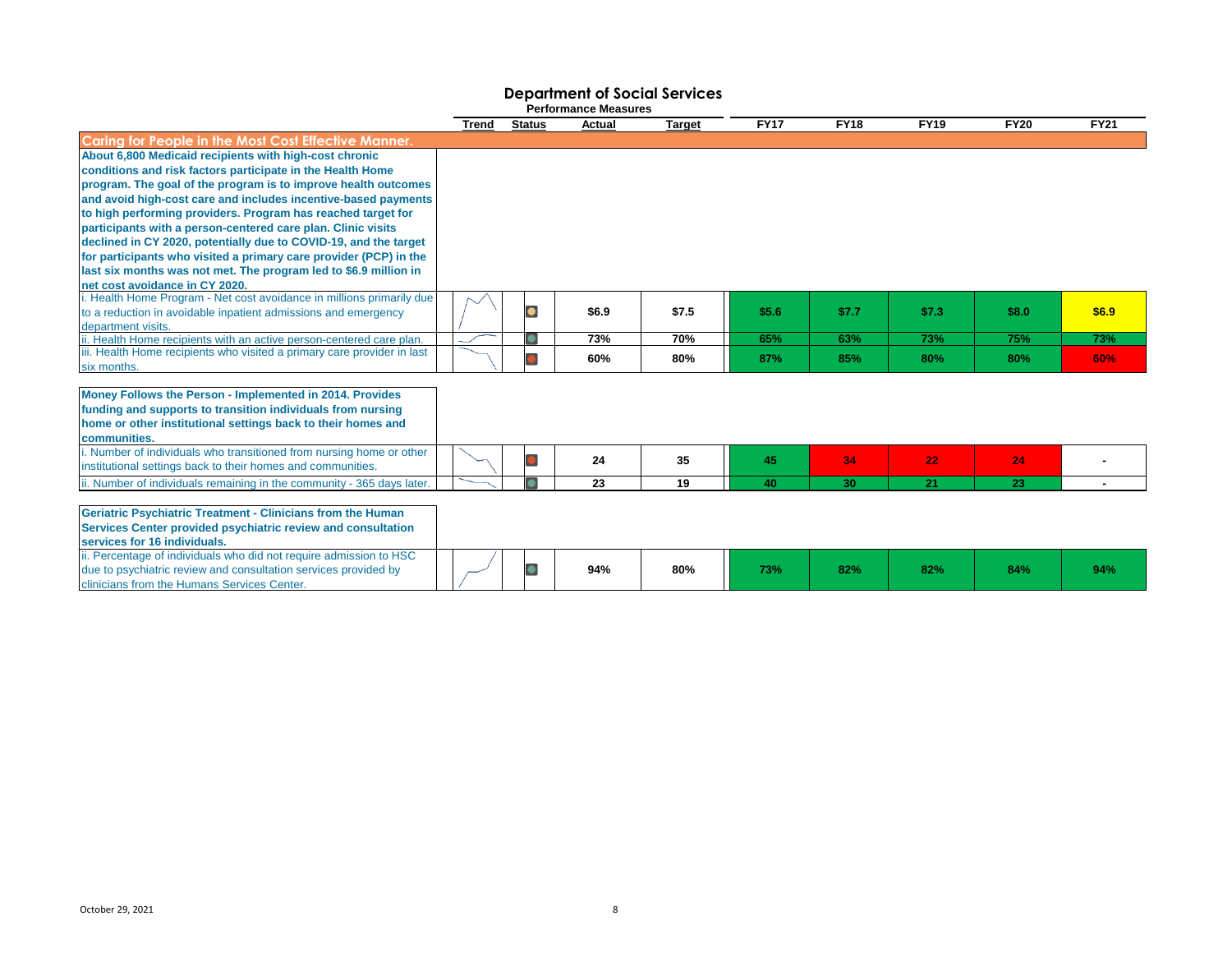| <b>Performance Measures</b>                                                                                                                                                                             |              |               |        |               |             |             |             |             |             |
|---------------------------------------------------------------------------------------------------------------------------------------------------------------------------------------------------------|--------------|---------------|--------|---------------|-------------|-------------|-------------|-------------|-------------|
|                                                                                                                                                                                                         | <b>Trend</b> | <b>Status</b> | Actual | <b>Target</b> | <b>FY17</b> | <b>FY18</b> | <b>FY19</b> | <b>FY20</b> | <b>FY21</b> |
| Develop a process to identify, utilize and share key behavioral<br>data with stakeholders.                                                                                                              |              |               |        |               |             |             |             |             |             |
| . Maintain or improve the percentage of HSC patients who had an<br>opportunity to talk with his/her doctor or therapist from the community<br>prior to discharge.                                       |              | $\bullet$     | 63%    | 62%           | 56%         | 60%         | 62%         | 58%         | 63%         |
| ii. Maintain or improve the percentage of HSC patients who reported<br>participating in their planning discharge.                                                                                       |              | $\bullet$     | 80%    | 79%           | <b>74%</b>  | 79%         | 75%         | <b>78%</b>  | 80%         |
| iii. Maintain or improve the percentage of HSC patients who reported<br>both they and their doctor or therapist from the community were<br>actively involved in their hospital treatment plan.          |              |               | 72%    | 70%           | 65%         | 68%         | 59%         | <b>70%</b>  | 72%         |
| <b>Community Based Adult Mental Health Services. Providing</b><br>counseling, psychiatric treatment and case management<br>services to individuals, decreasing reliance on publicly funded<br>services. |              |               |        |               |             |             |             |             |             |
| i. CARE and IMPACT Outcome Measures: Percent reduction in the<br>percentage of clients who visited an emergency room for a<br>psychiatric or emotional problem six months after start of services.      |              | C             | $-12%$ | $-12%$        | $-14%$      | $-15%$      | $-13%$      | $-13%$      | $-12%$      |
| ii. CARE and IMPACT Outcome Measures: Percent reduction in the<br>percentage of clients who spent night in the hospital six months after<br>start of services.                                          |              | $\bullet$     | $-11%$ | $-12%$        | $-9%$       | $-17%$      | $-17%$      | $-14%$      | $-11%$      |
| iii. CARE and IMPACT Outcome Measures: Percent reduction in the<br>percentage of clients who reported spending at least one night in a<br>correctional facility six months after start of services.     |              |               | $-13%$ | $-11%$        | $-14%$      | $-15%$      | $-15%$      | $-15%$      | $-13%$      |
| iv. CARE and IMPACT Outcome Measures: Percent reduction in the<br>percentage of clients who reported one or more arrests in the past 30<br>days 6 months after start of services.                       |              |               | -7%    | -6%           | $-10%$      | $-5%$       | $-5%$       | $-7%$       | $-7%$       |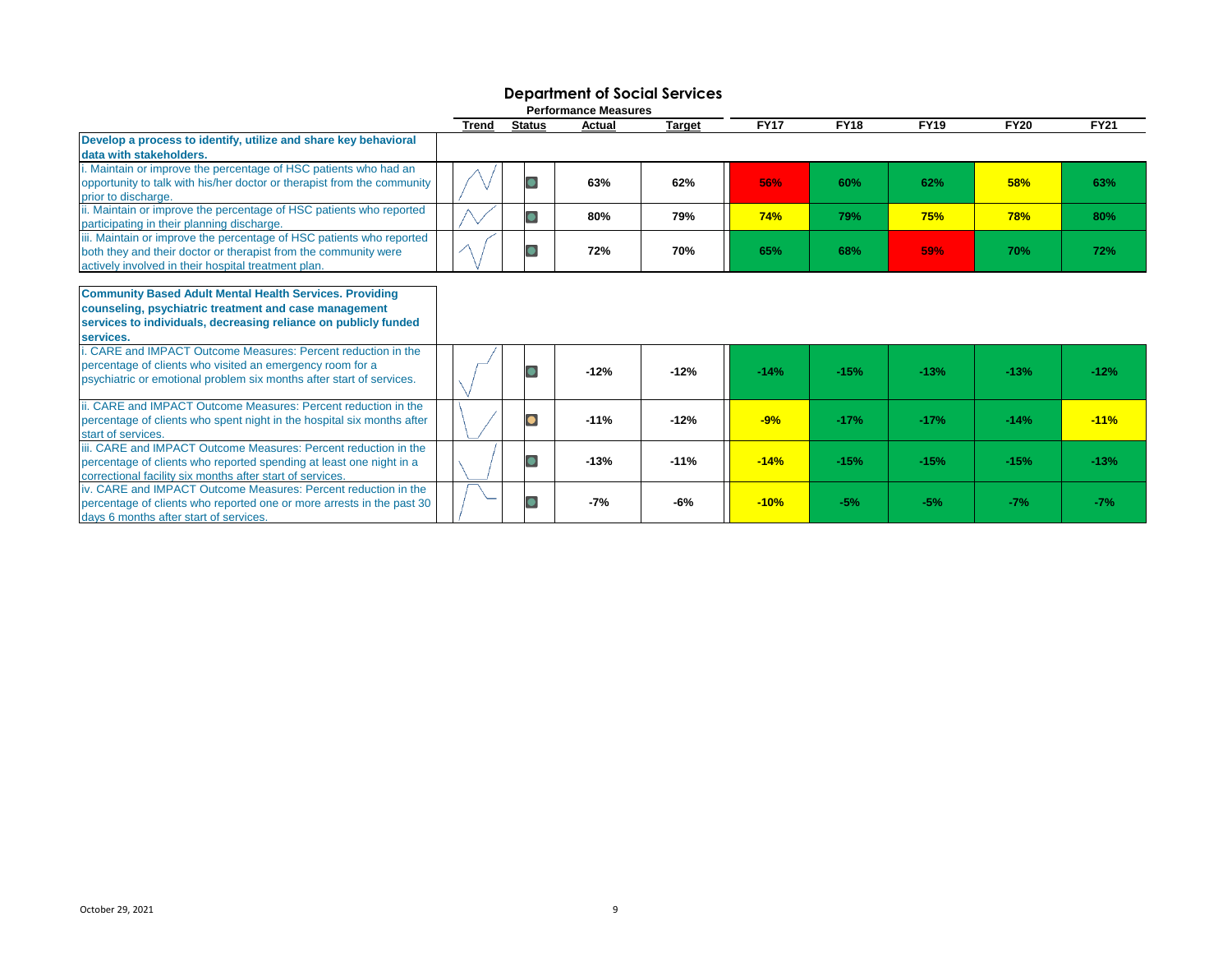|                                                                                                                                                                                                                                                                                                                                                                       |       |        | <b>Performance Measures</b> |        |             |             |             |             |             |
|-----------------------------------------------------------------------------------------------------------------------------------------------------------------------------------------------------------------------------------------------------------------------------------------------------------------------------------------------------------------------|-------|--------|-----------------------------|--------|-------------|-------------|-------------|-------------|-------------|
|                                                                                                                                                                                                                                                                                                                                                                       | Trend | Status | Actual                      | Target | <b>FY17</b> | <b>FY18</b> | <b>FY19</b> | <b>FY20</b> | <b>FY21</b> |
| <b>Community Based Substance Use Disorder Treatment Services -</b><br>Providing outpatient, inpatient and low-intensity residential<br>treatment services to individuals, decreasing reliance on publicly<br>funded services. Successful discharge from treatment was 45%<br>higher than the national average. Employment was 8% higher<br>than the national average. |       |        |                             |        |             |             |             |             |             |
| i. Percent discharged from substance use disorder treatment<br>successfully.                                                                                                                                                                                                                                                                                          |       |        | 75%                         | 70%    | 69%         | 69%         | 72%         | 74%         | 75%         |
| ii. Percent of adult clients who reported the ability to control their<br>substance use at discharge.                                                                                                                                                                                                                                                                 |       |        | 98%                         | 98%    | 98%         | 98%         | 98%         | 98%         | 98%         |
| iii. Percent of adult clients who reported motivation to not use<br>substances at discharge.                                                                                                                                                                                                                                                                          |       |        | 89%                         | 86%    | 87%         | <b>79%</b>  | 87%         | 88%         | 89%         |

|                                                                                                                                                                                                                                                                                        |       |               | <b>Performance Measures</b> |               |             |             |             |              |             |
|----------------------------------------------------------------------------------------------------------------------------------------------------------------------------------------------------------------------------------------------------------------------------------------|-------|---------------|-----------------------------|---------------|-------------|-------------|-------------|--------------|-------------|
|                                                                                                                                                                                                                                                                                        | Trend | <b>Status</b> | Actual                      | <b>Target</b> | <b>FY17</b> | <b>FY18</b> | <b>FY19</b> | <b>FY20</b>  | <b>FY21</b> |
| Program Integrity - National Awards - Nationally Recognized for Program Quality.                                                                                                                                                                                                       |       |               |                             |               |             |             |             |              |             |
| i. Medicaid: Only state in the nation to receive continuous exemption<br>since 2010 from recovery audit contractor requirements. Collected<br>\$10.3 million in third party liability, estate recovery and fraud<br>collections. Less than 1% of collections are fraud related.        |       |               | \$10.3                      | \$9.0         | \$8.7       | \$8.7       | \$9.2       | <b>\$8.7</b> | \$10.3\$    |
| ii. Medicaid Claims Processing: The program processed 6.8 million<br>claims in FY 2021. Average number of days to process claim.                                                                                                                                                       |       |               | 3.68                        | 3.00          | 4.85        | 4.15        | 4.38        | 3.70         | 3.68        |
| iii. Child Support: \$119 million in collections in SFY 2021 for 55,238<br>cases. Ranked in the top twelve nationally for the last 15 years. As a<br>result, the program earned financial program awards for top<br>performance each year. Percent of current child support collected. |       |               | 63%                         | 64%           | 64%         | 64%         | 64%         | 64%          | 63%         |
| iv. Child Support: Collections in millions.                                                                                                                                                                                                                                            |       |               | \$119                       | \$117         | \$115       | \$115       | \$116       | \$128        | \$119       |
| v. Child Support: Number of child support cases.                                                                                                                                                                                                                                       |       |               | 55,238                      | 55.250        | 60.000      | 60.266      | 59,205      | 57.528       | 55,238      |
| vi. Child Support: Administrative costs.                                                                                                                                                                                                                                               |       |               | \$11.74/\$1                 | \$10.75/\$1   | \$11.00/\$1 | \$10.42/\$1 | \$10.24/\$1 | \$10.46/\$1  | \$11.74/\$1 |
| vii. Child Care: Percent of payment accuracy compared to national<br>average of 95%.                                                                                                                                                                                                   |       |               | 99%                         | 95%           | 96%         | 99%         | 99%         | 99%          | 99%         |

#### **Agency comments regarding the accomplishment of Goal 4:**